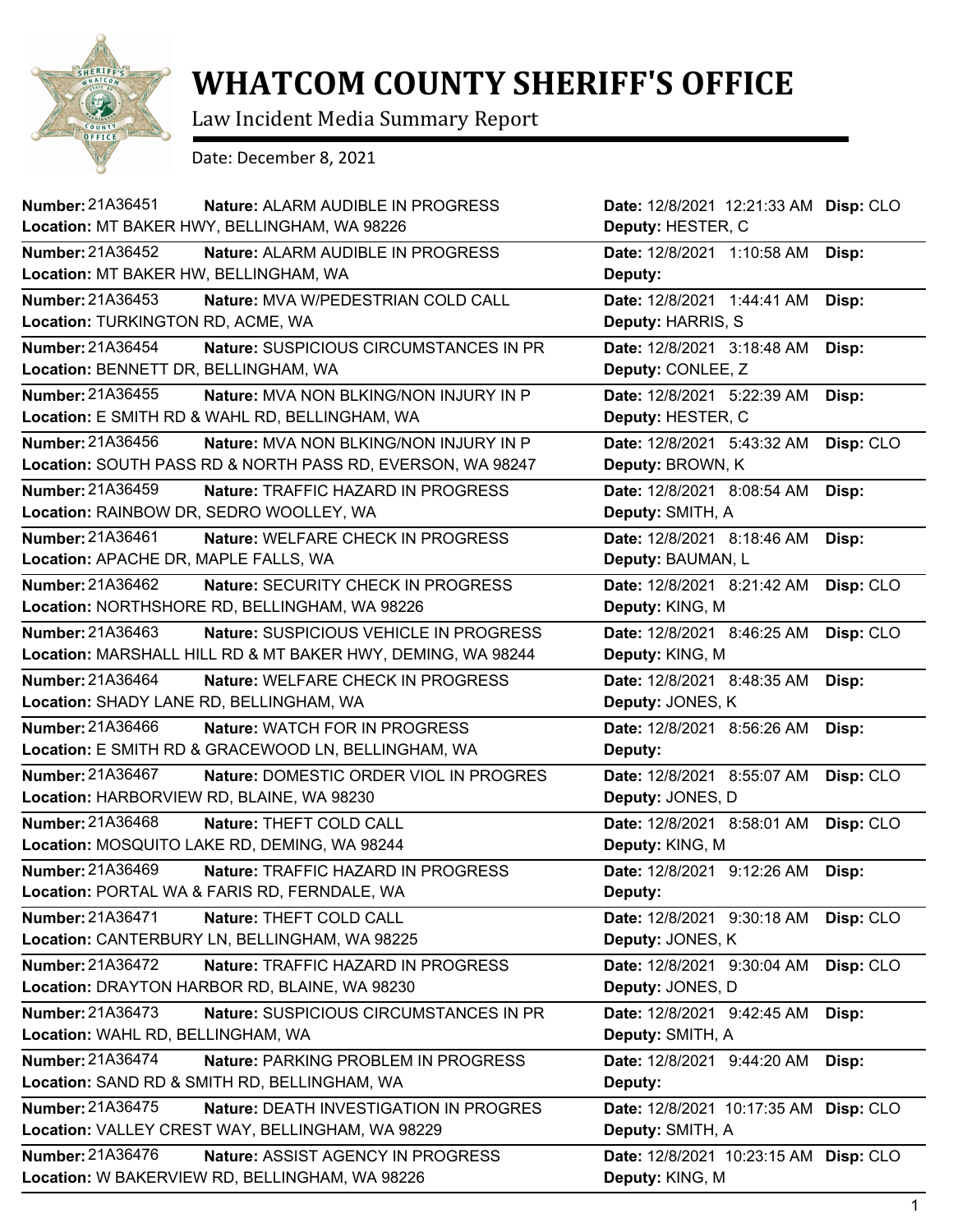| <b>Number: 21A36477</b>                     | Nature: EXTRA PATROL COLD CALL                                                         |         | Date: 12/8/2021 9:30:59 AM Disp: CLO                        |           |
|---------------------------------------------|----------------------------------------------------------------------------------------|---------|-------------------------------------------------------------|-----------|
| Location: RURAL AVE, BELLINGHAM, WA 98226   |                                                                                        |         | Deputy: BOYD, M                                             |           |
| <b>Number: 21A36478</b>                     | Nature: MVA NON BLKING/NON INJURY IN P<br>Location: HOFF RD & BAYON RD, BELLINGHAM, WA |         | Date: 12/8/2021 10:49:16 AM Disp:<br>Deputy: BROWN, K       |           |
| Number: 21A36482                            |                                                                                        |         |                                                             |           |
| Location: MARINE DR, BELLINGHAM, WA 98226   | Nature: BURGLARY COLD CALL                                                             |         | Date: 12/8/2021 11:22:17 AM Disp: CLO<br>Deputy: SHELTON, D |           |
| <b>Number: 21A36484</b>                     | Nature: RAPE COLD CALL                                                                 |         | Date: 12/8/2021 11:23:59 AM Disp: CAA                       |           |
| Location: BENNETT DR, BELLINGHAM, WA 98225  |                                                                                        |         | Deputy: JONES, K                                            |           |
| Arrested: MORRISON, JOSEPH W.               |                                                                                        | Age: 38 |                                                             |           |
| <b>Offenses: Rape</b>                       |                                                                                        |         |                                                             |           |
| Number: 21A36485                            | Nature: CIVIL PROBLEM IN PROGRESS                                                      |         | Date: 12/8/2021 11:25:02 AM Disp:                           |           |
| Location: TEN MILE RD, LYNDEN, WA           |                                                                                        |         | Deputy: KING, M                                             |           |
| Number: 21A36491                            | Nature: VEHICLE PROWL COLD CALL                                                        |         | Date: 12/8/2021 11:52:58 AM Disp: CLO                       |           |
| Location: BENNETT DR, BELLINGHAM, WA 98225  |                                                                                        |         | Deputy: BOYD, M                                             |           |
| Number: 21A36492                            | Nature: FORGERY COLD CALL                                                              |         | Date: 12/8/2021 12:09:31 PM Disp: CLO                       |           |
| Location: HARBORVIEW RD, BLAINE, WA 98230   |                                                                                        |         | Deputy: BOYD, M                                             |           |
| Number: 21A36493                            | Nature: HULK VEHICLE IN PROGRESS                                                       |         | Date: 12/8/2021 12:22:45 PM Disp: INF                       |           |
| Location: BAYON RD, BELLINGHAM, WA 98225    |                                                                                        |         | Deputy: OSBORN, D                                           |           |
| <b>Number: 21A36494</b>                     | Nature: WELFARE CHECK IN PROGRESS                                                      |         | Date: 12/8/2021 12:23:24 PM Disp:                           |           |
| Location: SHETLAND CT, BELLINGHAM, WA       |                                                                                        |         | Deputy: SMITH, A                                            |           |
| <b>Number: 21A36497</b>                     | Nature: DEATH INVESTIGATION IN PROGRES                                                 |         | Date: 12/8/2021 12:36:58 PM Disp: INF                       |           |
| Location: LOOMIS TRAIL RD, CUSTER, WA 98240 |                                                                                        |         | Deputy: COLLINS, B                                          |           |
| <b>Number: 21A36499</b>                     | Nature: WELFARE CHECK IN PROGRESS                                                      |         | Date: 12/8/2021 1:19:04 PM                                  | Disp:     |
| Location: SUNRISE RD, CUSTER, WA            |                                                                                        |         | Deputy: KLIX, J                                             |           |
| Number: 21A36501                            | Nature: THEFT COLD CALL                                                                |         | Date: 12/8/2021 1:32:39 PM                                  | Disp: CLO |
| Location: RURAL AVE, BELLINGHAM, WA 98226   |                                                                                        |         | Deputy: ASSINK, G                                           |           |
| <b>Number: 21A36504</b>                     | Nature: SUSPICIOUS PERSON IN PROGRESS                                                  |         | Date: 12/8/2021 1:53:02 PM                                  | Disp: INF |
|                                             | Location: DEER CREEK DR, FERNDALE, WA 98248                                            |         | Deputy: OSBORN, D                                           |           |
| Number: 21A36505                            | Nature: NEIGHBORHOOD DISPUTE COLD CALL                                                 |         | Date: 12/8/2021 1:58:22 PM                                  | Disp: CLO |
|                                             | Location: CANTERBURY LN, BELLINGHAM, WA 98225                                          |         | Deputy: WRIGHT, M                                           |           |
| Number: 21A36507                            | Nature: WATCH FOR IN PROGRESS                                                          |         | Date: 12/8/2021 2:07:07 PM                                  | Disp:     |
|                                             | Location: BIRCH BAY DR & PINE TREE LN, BLAINE, WA                                      |         | Deputy:                                                     |           |
| Number: 21A36509                            | Nature: DOMESTIC VERBAL IN PROGRESS                                                    |         | Date: 12/8/2021 2:16:40 PM                                  | Disp: CLO |
| Location: BENNETT DR, BELLINGHAM, WA 98225  |                                                                                        |         | Deputy: ASSINK, G                                           |           |
| Number: 21A36510                            | Nature: PROPERTY FOUND IN PROGRESS                                                     |         | Date: 12/8/2021 2:18:05 PM                                  | Disp: CLO |
|                                             | Location: HENDERSON RD, BELLINGHAM, WA 98226                                           |         | Deputy: STRAND, E                                           |           |
| Number: 21A36511                            | Nature: VEHICLE PROWL COLD CALL                                                        |         | Date: 12/8/2021 2:23:08 PM                                  | Disp: CLO |
|                                             | Location: CHUCKANUT DR, BELLINGHAM, WA 98229                                           |         | Deputy: ASSINK, G                                           |           |
| Number: 21A36512                            | Nature: CIVIL PROBLEM COLD CALL                                                        |         | Date: 12/8/2021 2:29:38 PM                                  | Disp: CLO |
| Location: TURKINGTON RD, ACME, WA 98220     |                                                                                        |         | Deputy: STRAND, E                                           |           |
| Number: 21A36513                            | Nature: TRAFFIC STOP                                                                   |         | Date: 12/8/2021 2:39:51 PM                                  | Disp: CAA |
| Location: KICKERVILLE RD, BLAINE, WA 98230  |                                                                                        |         | Deputy: OSBORN, D                                           |           |
| Arrested: BELLES, SAMUAL P.                 |                                                                                        | Age: 23 |                                                             |           |
| <b>Offenses: Driving While License Susp</b> |                                                                                        |         |                                                             |           |
| Number: 21A36514                            | Nature: ALARM AUDIBLE IN PROGRESS                                                      |         | Date: 12/8/2021 2:51:56 PM                                  | Disp: CLO |
| Location: BROWN RD, FERNDALE, WA 98248      |                                                                                        |         | Deputy: WRIGHT, M                                           |           |
| Number: 21A36515                            | Nature: NOISE COLD CALL                                                                |         | Date: 12/8/2021 3:02:23 PM                                  | Disp: CLO |
|                                             | Location: RATHBONE RD & WILLEYS LAKE RD, FERNDALE, WA 98248                            |         | Deputy: WRIGHT, M                                           |           |
| Number: 21A36516                            | Nature: MVA BLOCKING IN PROGRESS                                                       |         | Date: 12/8/2021 3:20:33 PM                                  | Disp: CLO |
|                                             | Location: BLAINE RD & DRAYTON HARBOR RD, BLAINE, WA 98230                              |         | Deputy: OSBORN, D                                           |           |